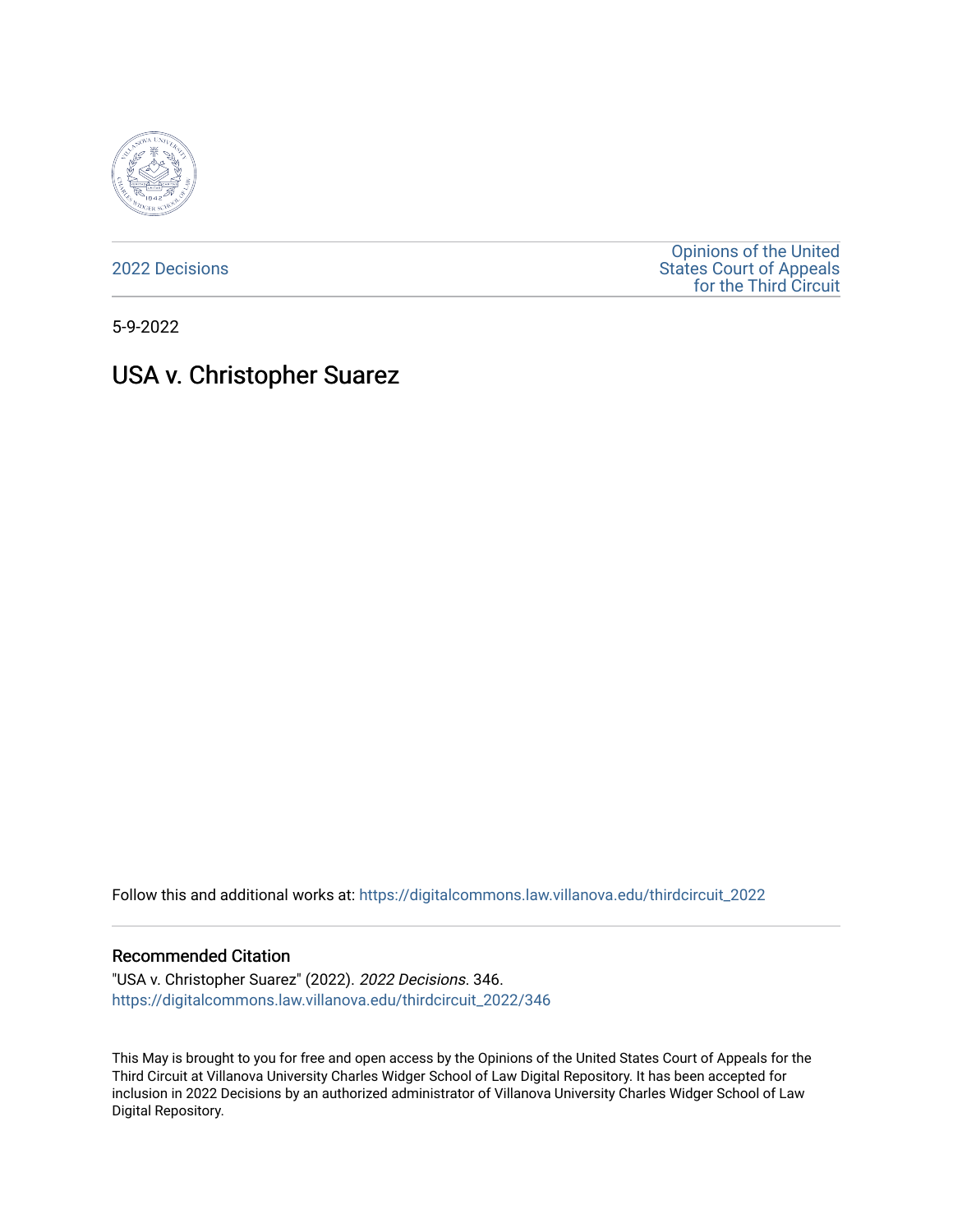# **NOT PRECEDENTIAL**

# UNITED STATES COURT OF APPEALS FOR THE THIRD CIRCUIT

\_\_\_\_\_\_\_\_\_\_\_\_\_

No. 21-1721 \_\_\_\_\_\_\_\_\_\_\_\_\_

### UNITED STATES OF AMERICA

v.

CHRISTOPHER SUAREZ, Appellant

On Appeal from the United States District Court for the Middle District of Pennsylvania (District Court No. 4:19-CR-0121) District Court Judge: Matthew W. Brann

\_\_\_\_\_\_\_\_\_\_\_\_\_\_\_\_\_\_\_\_\_\_\_\_\_\_\_\_\_\_\_\_\_\_\_\_\_

Submitted Pursuant to Third Circuit LAR 34.1(a) April 29, 2022

\_\_\_\_\_\_\_\_\_\_\_\_\_\_\_\_\_\_\_\_\_\_\_\_\_\_\_\_\_\_\_\_\_\_\_\_\_

(Filed May 9, 2022)

Before: HARDIMAN, RENDELL, and FISHER, *Circuit Judges*. \_\_\_\_\_\_\_\_\_

> $OPINION^*$ \_\_\_\_\_\_\_\_\_

<sup>\*</sup> This disposition is not an opinion of the full Court and pursuant to I.O.P. 5.7 does not constitute binding precedent.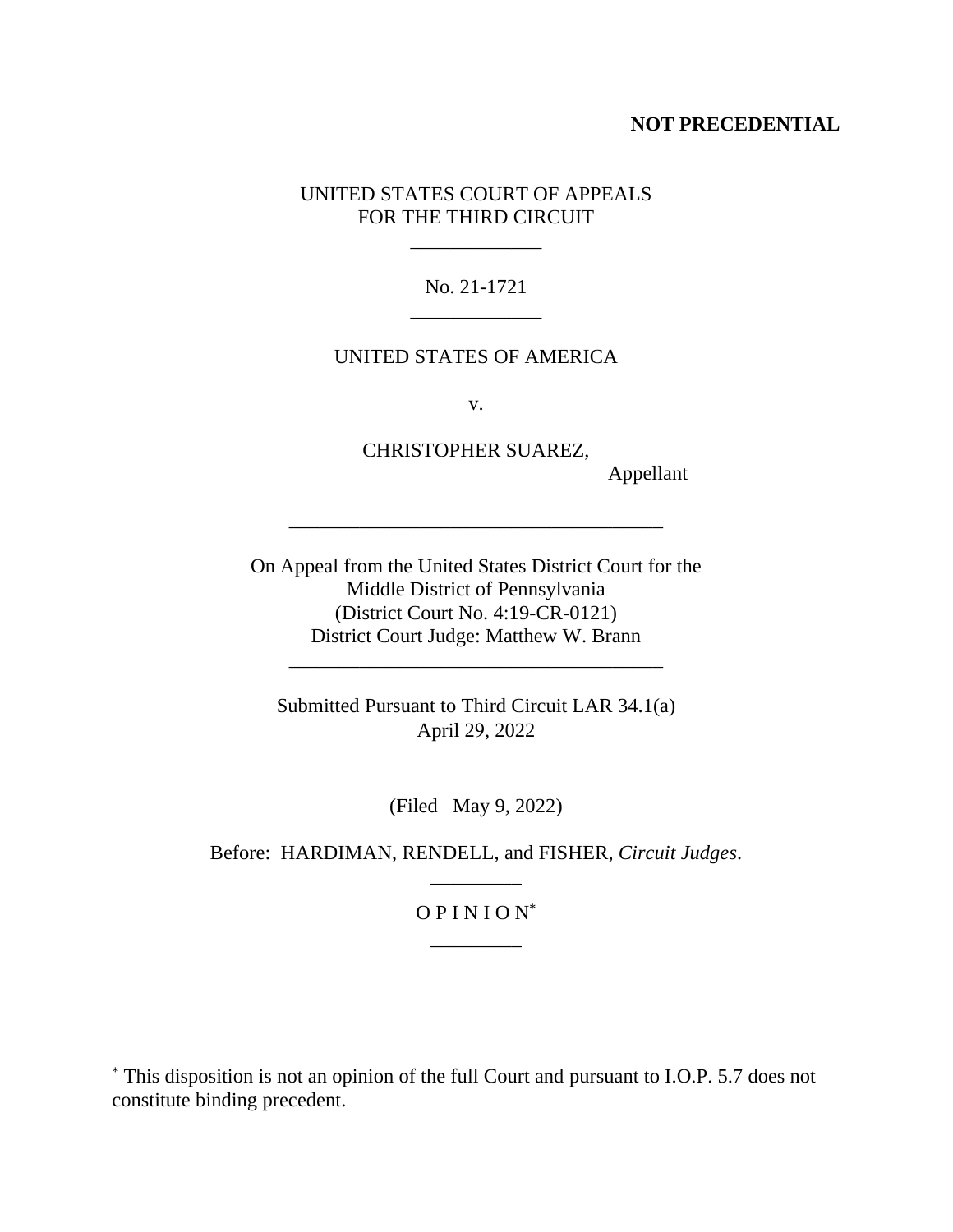#### **RENDELL**, *Circuit Judge*.

Christopher Suarez pleaded guilty to the production and distribution of child pornography and received a sentence of 360 months in prison. On appeal, he claims that such a sentence was both procedurally and substantively unreasonable. We discern no such errors in the District Court's sentence, and we will therefore affirm its judgment.

I.

In April 2019, following an investigation conducted by the Federal Bureau of Investigation, Suarez was indicted for the production of child pornography, in violation of 18 U.S.C. § 2251(a) and (e) and distribution of child pornography, in violation of 18 U.S.C. § 2252(a)(2). He entered a written plea agreement with the Government the following February. A few months later, he pleaded guilty to the first count of the indictment, and the District Court accepted his plea.

Before Suarez's sentencing the Office of Probation filed its Presentence Investigation Report ("PSR"). The PSR documented, among other things, the seriousness of Suarez's conduct, his limited criminal history, his difficult childhood, and his history of treatment and issues related to his mental health. The Office of Probation determined that Suarez possessed a Total Offense level of 42, a Criminal History Category of I, and a Guidelines term of imprisonment of  $360$  months.<sup>1</sup> It did not identify any factors that supported departing from the Guidelines term of imprisonment.

<sup>&</sup>lt;sup>1</sup> The resulting Guidelines range was  $360$  months to life, but, because the statute authorizes a maximum sentence of 30 years, the Guidelines term of imprisonment was 360 months.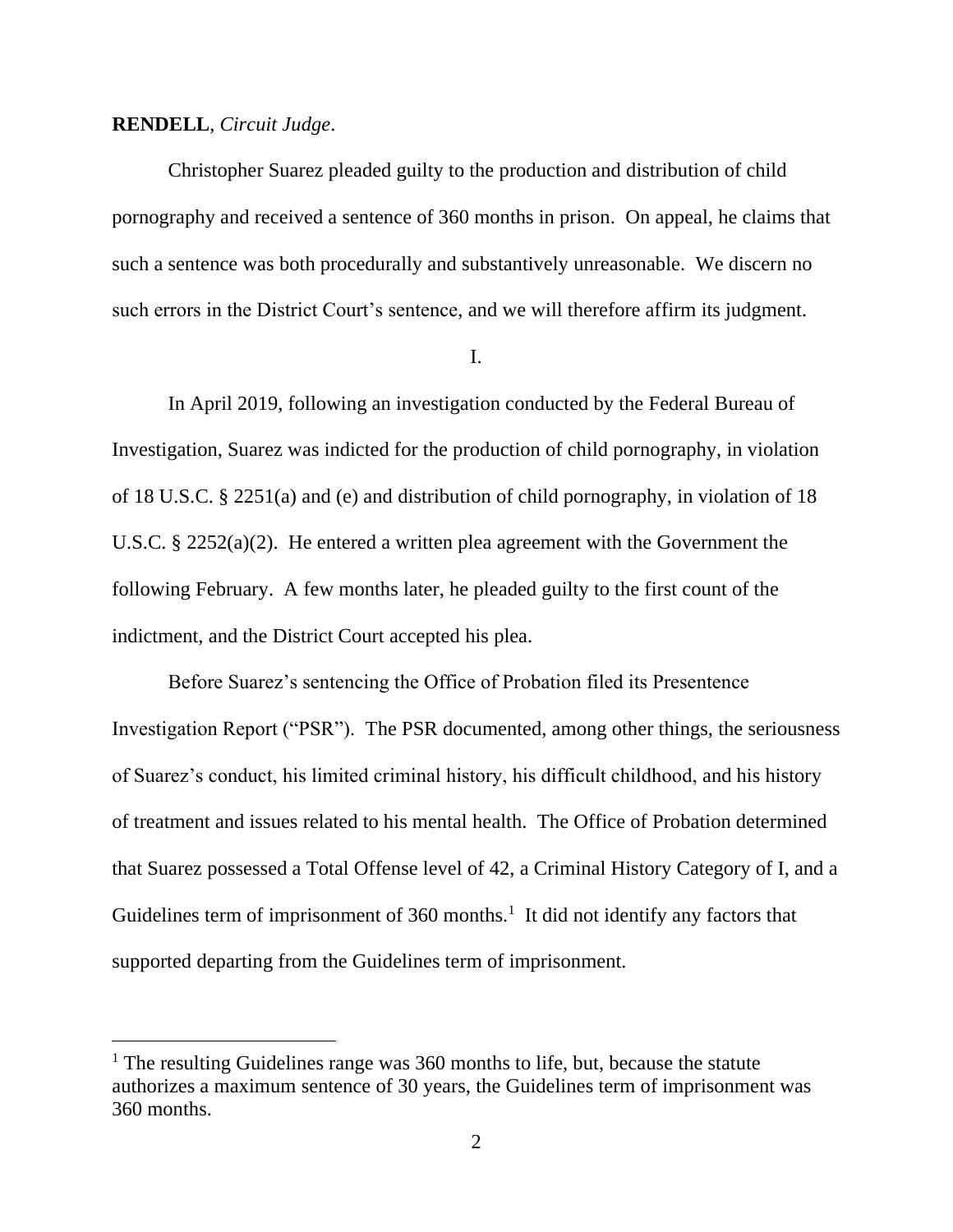The Office of Probation supplemented the PSR with three addenda. In the first addendum, the Office of Probation responded to Suarez's objection to its application of the five-level enhancement under U.S.S.G. § 4B1.5 for a repeat and dangerous sex offender against minors. The second and third addenda contained psychological assessments of Suarez conducted by Dr. Robert Stein and Dr. Frank Dattilio, respectively. Both doctors diagnosed Suarez with psychological disorders and determined he met the requirements to be classified as a sexually violent predator. Dr. Dattilio, who detailed Suarez's difficult childhood, familial history of mental illness, and own history of mental-health issues in his evaluation**,** also recommended that the District Court impose a sentence that would enable Suarez to receive sex-offender and mental-health treatment during his incarceration.

Suarez responded to the PSR with his sentencing memorandum. In this memorandum, he conceded that the PSR properly calculated the Guidelines term of imprisonment as 360 months, abandoning his earlier objection, and urged the District Court to impose a sentence of 180 months in prison based on its consideration of the factors enumerated in 18 U.S.C. § 3553(a) (the "section 3553(a) factors"). He submitted that a 180-month term of imprisonment was appropriate and would provide sufficient time for him to receive the treatment recommended by Dr. Dattilio.

The District Court conducted Suarez's sentencing in March 2021. After establishing that there were no objections to the PSR nor motions for departure, it adopted the PSR's factual findings and calculation of the Guidelines term of imprisonment. At the Court's invitation, Suarez's counsel addressed the Court, for the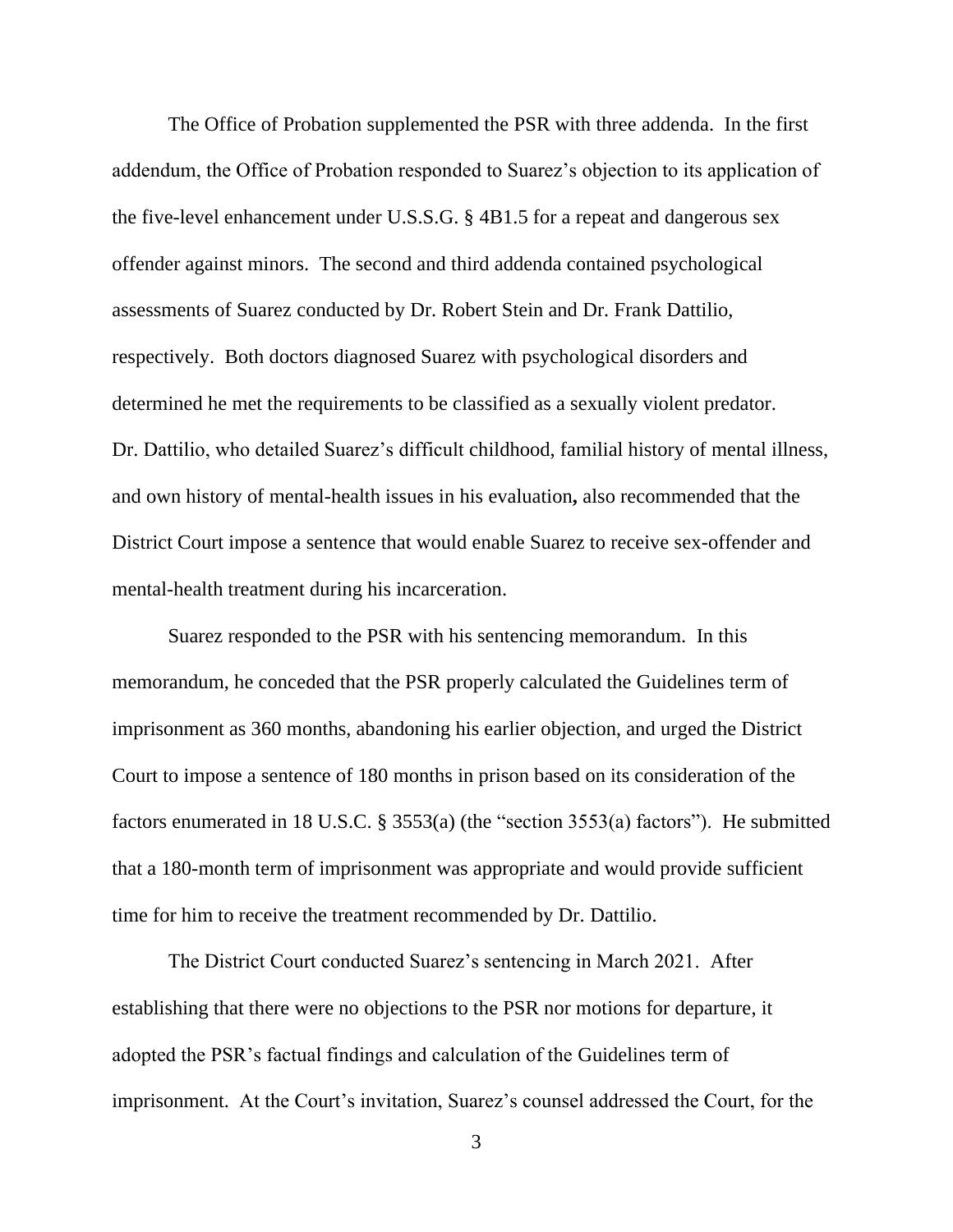most part, explaining that Suarez understood the seriousness of his crimes, stressing Suarez's troubled childhood and mental-health issues, and urging the Court to take Suarez's need for treatment into account when considering where he should be incarcerated. Suarez declined the opportunity to address the Court directly. After the District Court explained that it considered the section 3553(a) factors, it sentenced Suarez to a term of imprisonment of 360 months. It also adopted Dr. Dattilio's recommendation and designated Suarez to be incarcerated in a facility where he could receive sexualoffender and mental-health treatment. The District Court concluded the hearing when neither the Government nor Suarez raised any further issues.

Suarez timely appealed.

#### $II.<sup>2</sup>$

"[A]ppellate review of sentencing decisions is limited to determining whether they are 'reasonable.'" *Gall v. United States*, 552 U.S. 38, 46 (2007). We conduct this review in "two stages." *United States v. Tomko*, 562 F.3d 558, 567 (3d Cir. 2009) (en banc). "First, we ensure that the district court committed no significant procedural error," including "failing to consider the § 3553(a) factors." *United States v. Merced*, 603 F.3d 203, 214 (3d Cir. 2010) (internal quotation marks and citations omitted). If we detect a procedural error, we proceed no further and "remand the case for re-sentencing." *Id.* If not, we consider "the substantive reasonableness of the sentence." *Id.* In this "highly

<sup>&</sup>lt;sup>2</sup> The District Court had jurisdiction under 18 U.S.C. § 3231, and we have jurisdiction under 28 U.S.C. § 1291.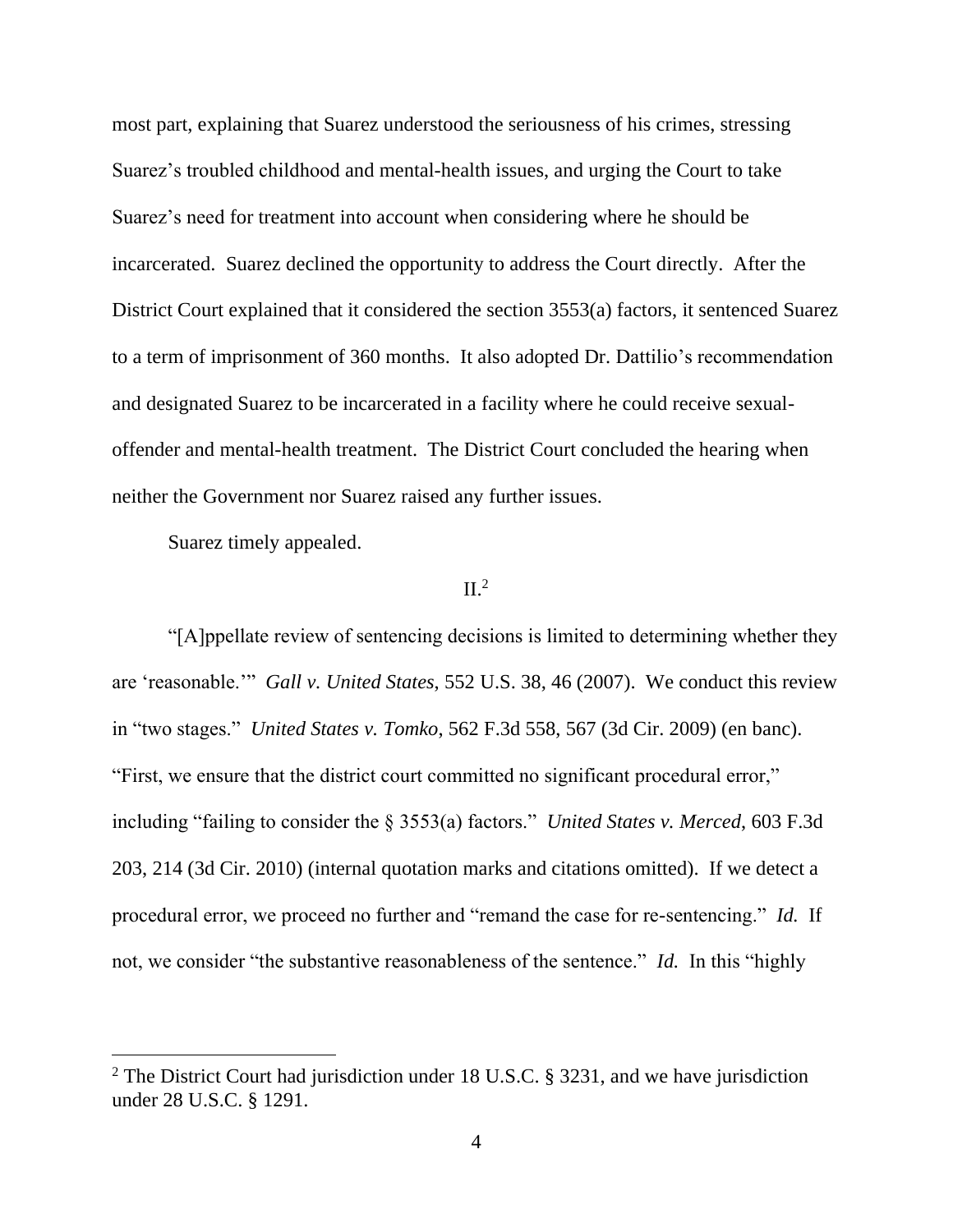deferential" review, we affirm a district court's sentence "unless no reasonable sentencing court would have imposed the same sentence on that particular defendant for the reasons the district court provided." *Id.* (quoting *Tomko*, 562 F.3d at 568).

Suarez appeals his sentence, raising two claims of error: (1) the District Court committed procedural error by failing to meaningfully consider mitigating evidence when it weighed the section 3553(a) factors; and (2) Suarez's sentence to a 360-month term of imprisonment was substantively unreasonable given that Dr. Dattilio had recommended that Suarez could complete his sexual-offender and mental-health treatment during a 180 month term of imprisonment.

## *A. Procedural Reasonableness*

A sentence is procedurally reasonable if the record "demonstrate[s] that the district court gave meaningful consideration to the § 3553(a) factors." *United States v. Kononchuk*, 485 F.3d 199, 204 (3d Cir. 2007). "Because of the fact-bound nature of each sentencing decision, there is no uniform threshold for determining whether a court has supplied a sufficient explanation." *Merced*, 603 F.3d at 215 (internal quotation marks and citation omitted). At minimum, a sentencing court must do more than recite the factors if "at sentencing either [the] defendant or the prosecution properly raises a ground of recognized legal merit (provided it has a factual basis)[.]" *Tomko*, 562 F.3d at 567 (internal quotation marks and citation omitted).

Although we ordinarily employ an abuse-of-discretion standard when reviewing a sentence for procedural error, under our decision in *United States v. Flores-Mejia*, we review the sentence for plain error if the defendant failed to raise this objection during

5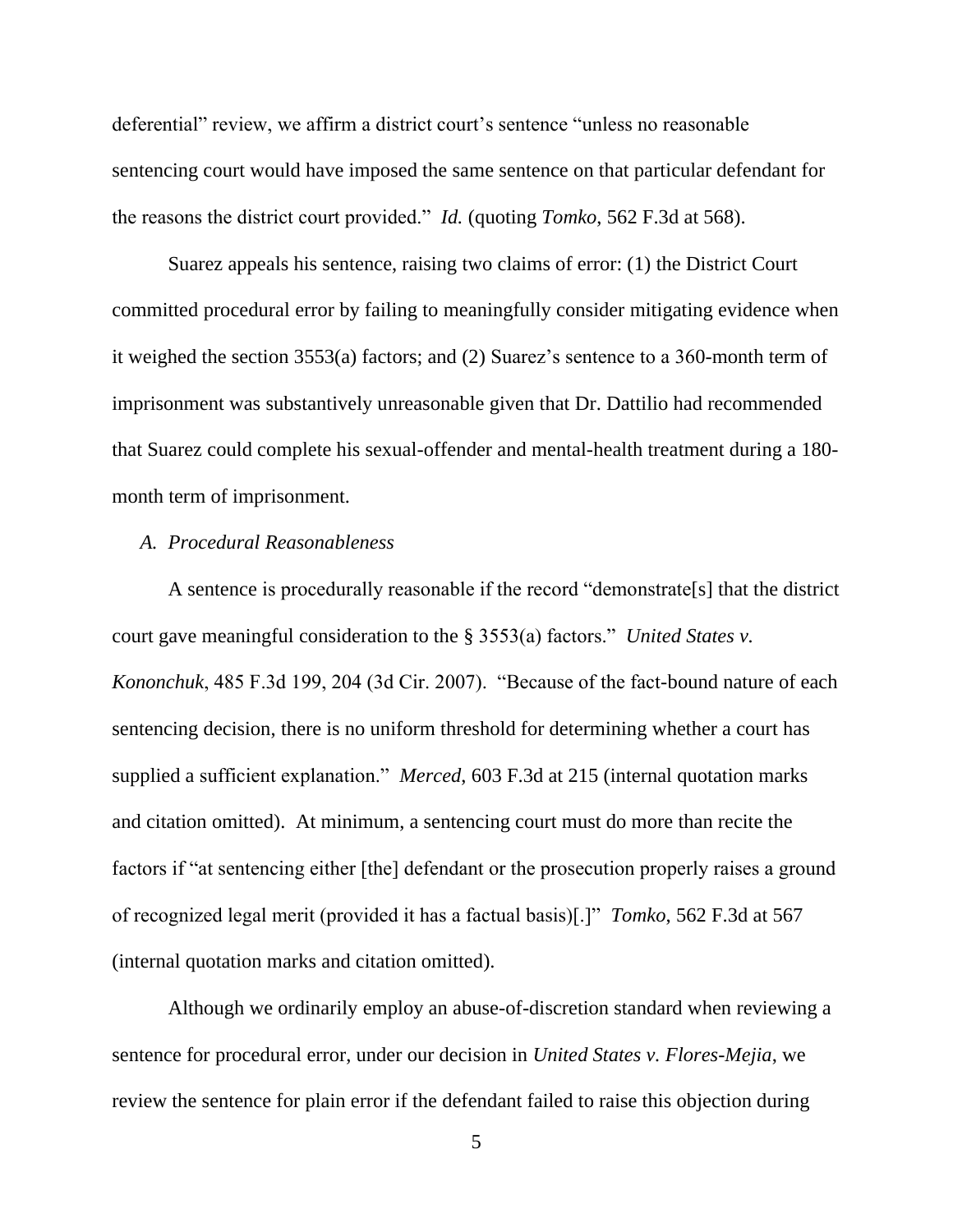sentencing. 759 F.3d 253, 256 (3d Cir. 2014) (en banc); *see also United States v. Aguirre-Miron*, 988 F.3d 683, 688 (3d Cir. 2021). At his sentencing hearing, Suarez did not object, so he bears the burden of establishing that there was "(1) an error, (2) that [was] plain, and (3) that the plain error affect[ed] his substantial rights." *Aguirre-Miron,* 988 F.3d at 687.

Suarez cannot carry this burden. He claims that the District Court failed to consider nine mitigating facts—most of which pertain to his childhood, difficult adult life, and his personal and familial history of mental illness—included in Dr. Dattilio's assessment of Suarez and explained its assessment of the section 3553(a) factors in general terms. Neither the Court's failure to discuss these mitigating facts nor its, at times, generalized discussion of the section 3553(a) factors establishes that the District Court erred, let alone committed plain error. *See Aguirre-Miron*, 988 F.3d at 688 (explaining that an error is "plain" when it is "clear or obvious" (internal quotation marks and citations omitted)).

When applying the section 3553(a) factors, "[t]he sentencing judge should set forth enough to satisfy the appellate court that he has considered the parties' arguments and has a reasoned basis for exercising his own legal decisionmaking authority." *Rita v. United States*, 551 U.S. 338, 356 (2007). It "need not discuss and make findings as to each of the § 3553(a) factors if the record makes clear that [it] took the factors into account in sentencing[.]" *Kononchuk*, 485 F.3d at 204. When the court "decides simply to apply the Guidelines," it need only provide a brief explanation for its sentence. *Rita,*  551 U.S. at 356-57. Here, the District Court addressed each relevant factor in turn,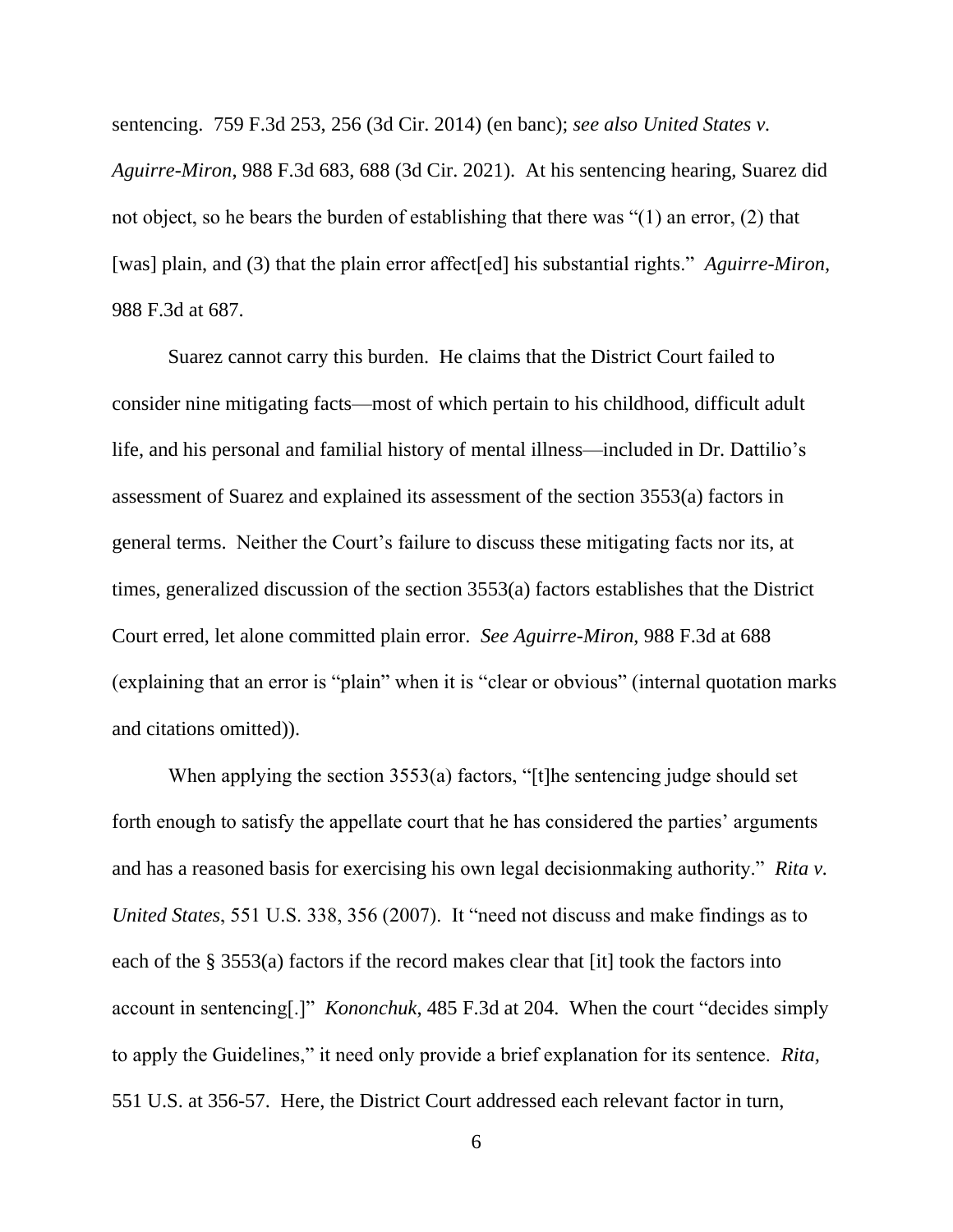succinctly explained its application of each, and imposed the Guidelines term of imprisonment. Such brevity does not amount to plain error. *See id.* at 359 ("Where a matter is as conceptually simple as in the case at hand and the record makes clear that the sentencing judge considered the evidence and arguments, we do not believe the law requires the judge to write more extensively.").

What is more, Suarez never argued before the District Court that these nine mitigating facts justified a departure from a Guidelines sentence. Although he mentioned several of these facts in his Sentencing Memorandum, he urged the Court to impose a 180-month term of imprisonment due to his limited criminal history and the fact that he could complete Dr. Dattilio's recommended courses of treatment during such a sentence. At his sentencing too, Suarez raised these factors without ever fashioning them into an argument for a lower sentence. Had he presented such an argument, we would expect the District Court to discuss these mitigating facts in greater depth. *See Merced*, 603 F.3d at 215 ("[I]f a party raises a colorable argument about the applicability of one of the § 3553(a) factors, the district court may not ignore it."). Yet we cannot hold that it erred by failing to address an argument Suarez never made.

Although it "might have said more," the "context and the record make clear" that the District Court meaningfully considered the section 3553(a) factors and viewed neither Suarez's need for treatment nor his troubled background as justifying a significant downward departure from the Guidelines term of imprisonment. *Rita*, 551 U.S. at 359. Accordingly, the District Court did not procedurally err.

7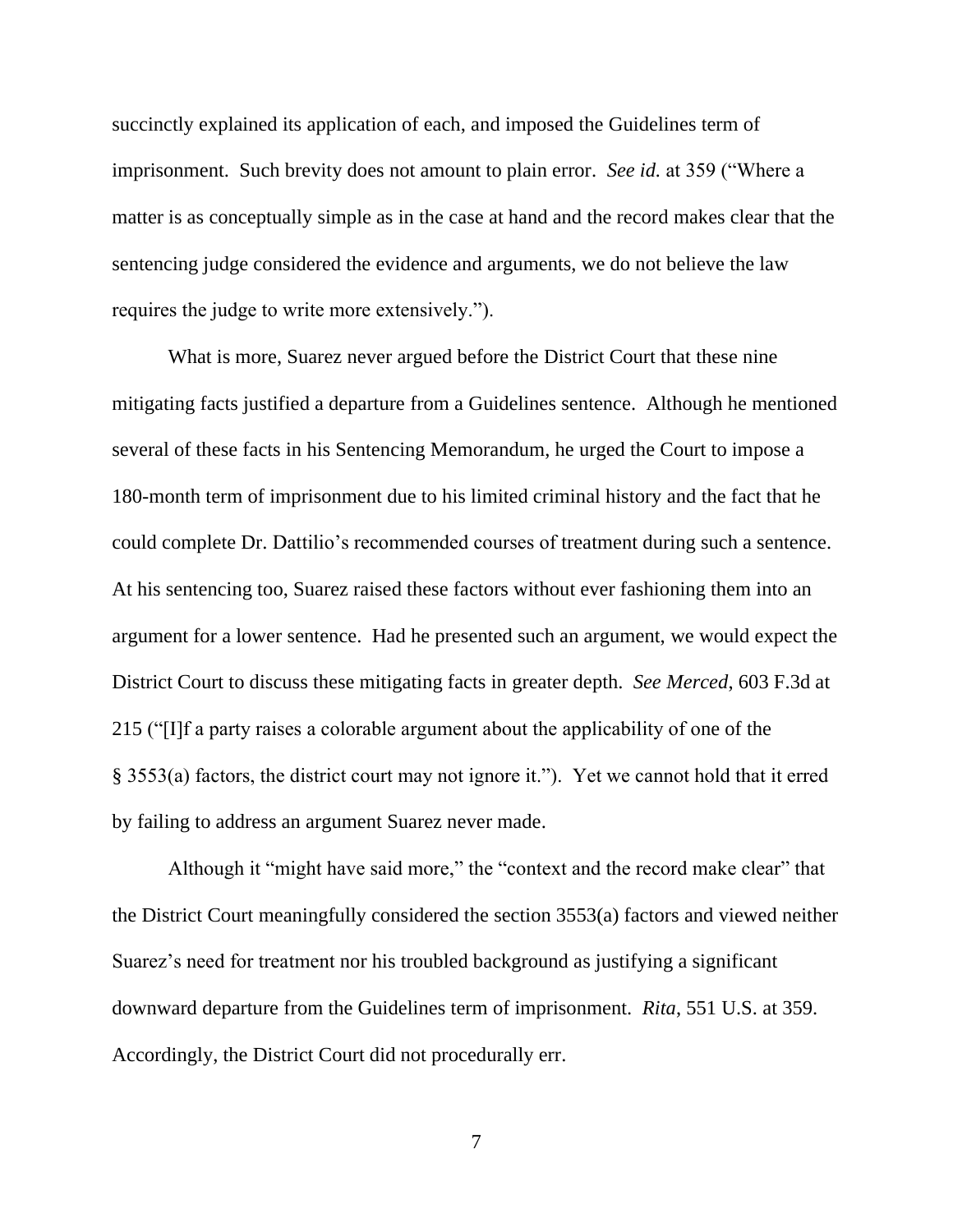#### *B. Substantive Reasonableness*

Because Suarez's sentence is "procedurally sound," we will vacate his sentence as substantively unreasonable only if "no reasonable sentencing court would have imposed the same sentence on [him] for the reasons the [D]istrict [C]ourt provided." *Tomko*, 562 F.3d at 568. He faces a particularly tall order because we "may presume that [a] sentence [within the Guidelines range] is reasonable." *United States v. Handerhan*, 739 F.3d 114, 119-20 (3d Cir. 2014); *see also United States v. Seibert*, 971 F.3d 396, 402 (3d Cir. 2020).

For the most part, Suarez's claims of substantive error challenge the District Court's weighing of the section 3553(a) factors, echoing his claims of procedural error. We seldom entertain such challenges. *Seibert*, 971 F.3d at 402 ("As we have previously explained, a district court's failure to give mitigating factors the weight a defendant contends they deserve does not make a sentence substantively unreasonable." (internal quotation marks and citation omitted)). And we refrain for good reason: "the district court's superior vantage point compels us to give due deference to [its] determination that the § 3553(a) factors, on a whole, justify the sentence." *Merced*, 603 F.3d at 214 (alteration in original) (internal quotation marks and citation omitted). Given that the District Court committed no procedural error, *United States v. Thornhill*, 759 F.3d 299, 314 (3d Cir. 2014) (summarily rejecting the defendant's claim of substantive error after finding no procedural error), and it imposed a Guidelines term of imprisonment, *see Seibert*, 971 F.3d at 402 (rejecting the argument that a sentence within the Guidelines